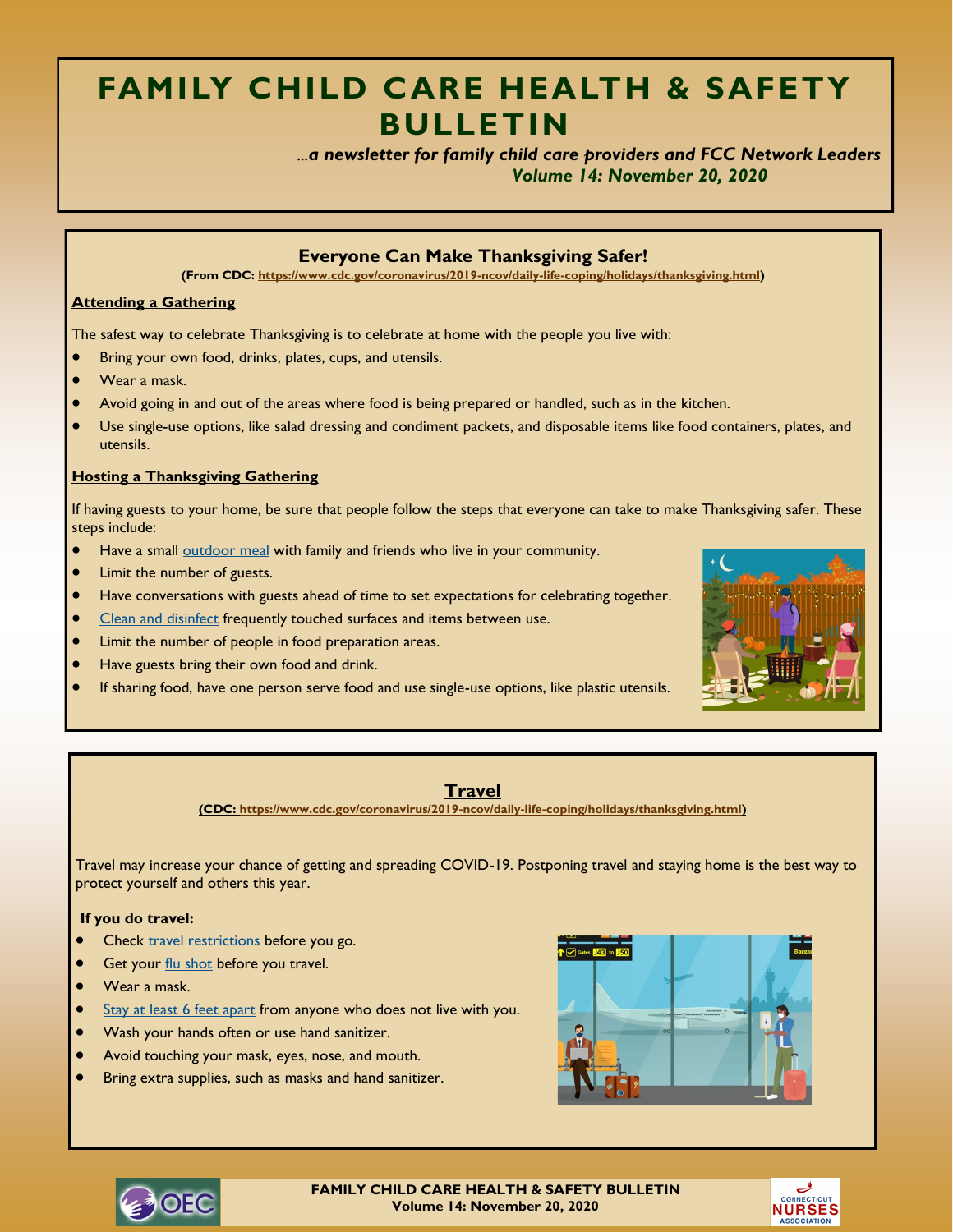# **BOLETÍN SOBRE SALUD Y SEGURIDAD EN LA GUARDERÍA FAMILIAR**

*… un boletín para proveedores de servicio de guardería familiar (FCC en inglés) y líderes de la red de las FCC*

*Volume 14: November 20, 2020*

# **Todos podemos celebrar el Día de Acción de Gracias de manera segura (From CDC: [https://www.cdc.gov/coronavirus/2019-ncov/daily-life-coping/holidays/thanksgiving.html\)](https://www.cdc.gov/coronavirus/2019-ncov/daily-life-coping/holidays/thanksgiving.html) Asistir a un encuentro** La forma más segura de celebrar el Día de Acción de Gracias es hacerlo en casa, con las personas que viven con usted: Lleve su propia comida, bebidas, platos, vasos y utensilios • Use mascarilla. • Evite entrar y salir de las áreas en las que se prepara o manipula la comida, como la cocina. • Use opciones de un solo uso, como aderezos y condimentos individuales para ensalada, y artículos desechables, como recipientes de comida, platos y utensilios.

#### **Organizar un encuentro por el Día de Acción de Gracias**

Si recibirá invitados en su casa, asegúrese de que las personas tomen las medidas necesarias para que la celebración del Día de Acción de Gracias sea más segura. Entre estas medidas se encuentran:

- **•** Organizar una pequeña [comida al aire libre](https://espanol.cdc.gov/coronavirus/2019-ncov/daily-life-coping/personal-social-activities.html#gatherings) con familiares y amigos que vivan en su comunidad
- Limitar la cantidad de invitados
- Hablar con los invitados con antelación para establecer las expectativas de celebrar juntos.
- [Limpiar y desinfectar](https://espanol.cdc.gov/coronavirus/2019-ncov/prevent-getting-sick/disinfecting-your-home.html) las superficies que se tocan con frecuencia y los artículos cada vez que los usa.
- Limitar la cantidad de personas en las áreas donde se prepara la comida.
- Hacer que los invitados lleven su propia comida y bebida.
- En caso de compartir la comida, hacer que una persona sirva la comida y usar opciones desechables como utensilios de plástico.



**(CDC: [https://espanol.cdc.gov/coronavirus/2019-ncov/daily-life-coping/holidays/thanksgiving.html\)](https://espanol.cdc.gov/coronavirus/2019-ncov/daily-life-coping/holidays/thanksgiving.html)**

Viajar puede aumentar la probabilidad de que se contagie o propague el COVID-19. Postergar el viaje y quedarse en su casa es la mejor manera de protegerse y proteger a los demás este año.

#### **Si viaja:**

- Visitar [restricción de viajes](https://espanol.cdc.gov/coronavirus/2019-ncov/travelers/travel-planner/index.html) before you go.
- Vacúnese [contra la influenza](https://espanol.cdc.gov/flu/season/protect-your-health.html) antes de viajar.
- Use mascarilla.
- [Mantenga una distancia de al menos](https://espanol.cdc.gov/coronavirus/2019-ncov/prevent-getting-sick/social-distancing.html) 6 pies from anyone who does not live with you.
- Lávese las manos frecuentemente o utilice un desinfectante de manos.
- Evite tocar la mascarilla y tocarse los ojos, la nariz y la boca.
- Lleve suministros adicionales, como mascarillas y desinfectante de manos.





**FAMILY CHILD CARE HEALTH & SAFETY BULLETIN Volume 14: November 20, 2020**



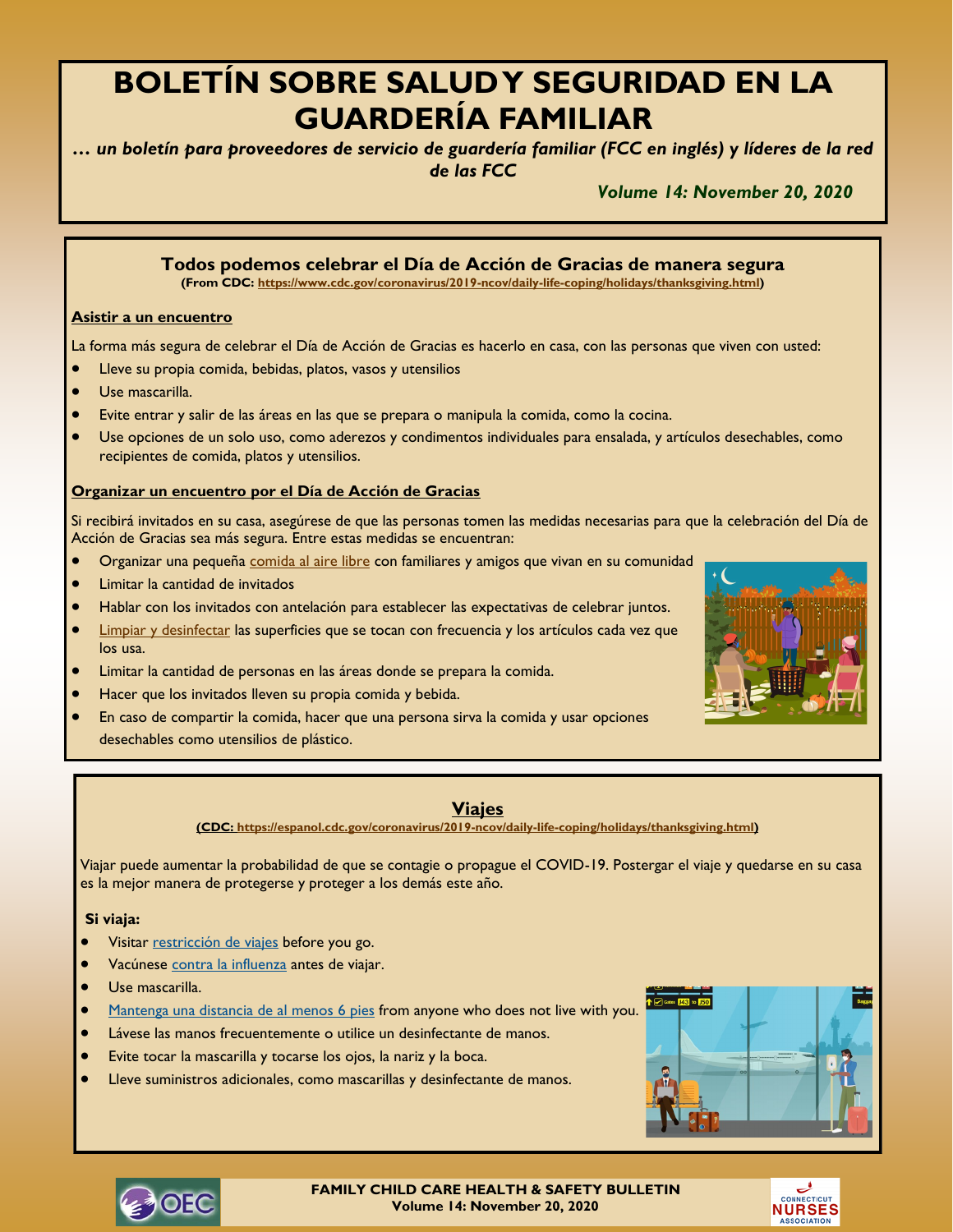

# **Guidance: Connecticut COVID-19 Response**

*[\(https://portal.ct.gov/Coronavirus/Covid-19-Knowledge-Base/Latest-Guidance\)](https://portal.ct.gov/Coronavirus/Covid-19-Knowledge-Base/Latest-Guidance)*

#### **Masks and Face Coverings:**

Pursuant to Executive Order No. 7NNN, masks or cloth face coverings that cover a person's nose and mouth are required to be worn when in public and a six-foot distance is unavoidable, whether indoors or outdoors. This does not apply to anyone for whom doing so would be contrary to their health because of a medical condition. To make a face covering at home, watch this video from the CDC (https://www.youtube.com/watch?v=tPx1yqvlgf4).



CDC: https://www.cdc.gov/coronavirus/2019-ncov/images/daily-life-[coping/holidays/thanksgiving/thanksfgiving](https://www.cdc.gov/coronavirus/2019-ncov/images/daily-life-coping/holidays/thanksgiving/thanksfgiving-top-banner-2020.jpg)-top-banner-2020.jpg

# **RESOURCES FOR PROVIDERS DURING COVID -19**

*(OEC: [HTTPS://WWW.CTOEC.ORG/COVID-19/RESOURCES-FOR-PROVIDERS](https://www.ctoec.org/covid-19/resources-for-providers)***)**

# **WHAT DO YOU NEED?**

- **Guidance for running your program during COVID-19** OEC created a series of comprehensive guides for child care centers and group child care homes, family child care homes, in-person Birth to Three and home visiting. They cover wearing masks, social distancing, health screenings, and more. [See the OEC guides for providers.](https://www.ctoec.org/covid-19/oecs-covid-19-guides/)
- **Support for your program** Get access to up-to-date information about COVID-19 and other resources to help your business. [Get support to help you operate your program.](https://www.ctoec.org/covid-19/running-your-business-during-covid-19/)
- **Strategies to support children and families** Access resources you can share with families to help them cope during the emergency — and support their children's development at home. [Read about supporting children and families.](https://www.ctoec.org/supporting-children-and-families-during-covid-19/)
- **Answers to questions about child care and COVID-19** We have answers to common questions about child care, Care for Kids, and OEC programs during COVID-19. [Explore the FAQs.](https://www.ctoec.org/covid-19/covid-19-frequently-asked-questions-faq/)





Page 3